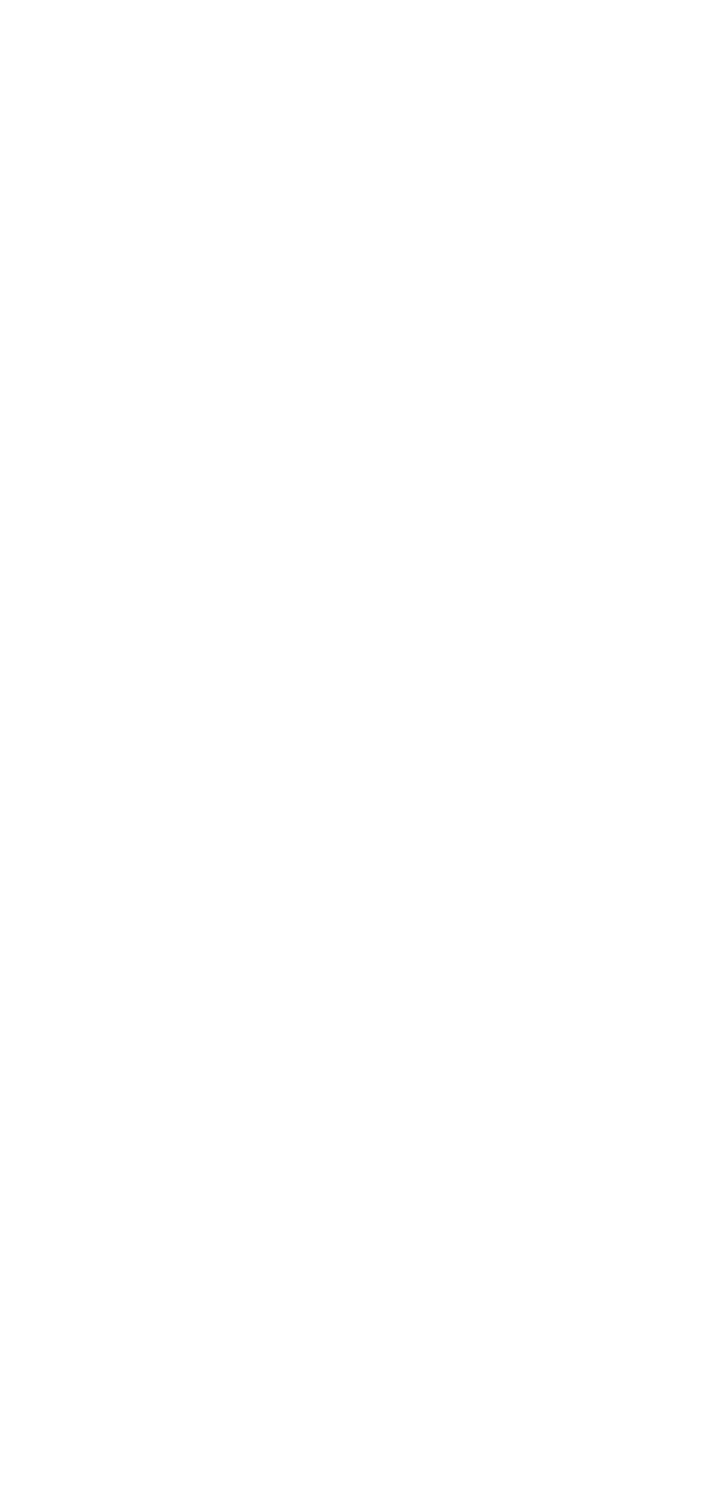# **Investment Objective and Policy**

The investment objective of this Trust is to secure capital growth from a portfolio of securities for companies whose business conforms to a range of ethical and environmental guidelines.

Securities representing all such companies in the FTSE 350 Index will be held with weightings generally proportionate to their market capitalisation.

From time to time, non-Index constituents and non-ethical stocks may be held as a result of a corporate action and these holdings will be sold or transferred as soon as reasonably practical.

Companies will be considered eligible unless they are involved in the following activities:

| Animal testing              | Military – nature of involvement |
|-----------------------------|----------------------------------|
| Gambling                    | Non-sustainable Timber           |
| Health & safety convictions | Nuclear power                    |
| Countries with poor human   | Ozone depleting chemicals        |
| rights records              | Pornography                      |
| Intensive farming           | Tobacco                          |
| <b>Investment Trusts</b>    | Water pollution                  |
|                             |                                  |

Independent monitoring of companies is carried out by Ethical Investment Research Services ("EIRIS") based on the criteria above.

# **Risk Profile**

#### **Market Risk**

Market risk arises mainly from uncertainty about future prices. It represents the potential loss that the Trust may suffer through holding market positions in the face of market movements. The Manager adheres to the investment guidelines and in this way, monitors and controls the exposure to risk from any type of security, sector or issuer.

# **Trust Facts**

| <b>Period Fnd Dates for Distributions:</b> |           | 12 Jun. 12 Dec |
|--------------------------------------------|-----------|----------------|
| Distribution Dates:                        |           | 12 Aug, 12 Feb |
| <b>Ongoing Charges Figures:</b>            | 12 Jun 18 | 12 Dec 17      |
| $R$ -Class                                 | 0.81%     | 1.05%          |
| F-Class                                    | 0.45%     | 0.45%          |
| I-Class                                    | 0.31%     | 0.31%          |

The Ongoing Charges Figure (OCF) is the ratio of the Trust's total discloseable costs (excluding overdraft interest) to the average net assets of the Trust.

The OCF is intended to provide a reliable figure which gives the most accurate measure of what it costs to invest in a trust and is calculated based on the last period's figures.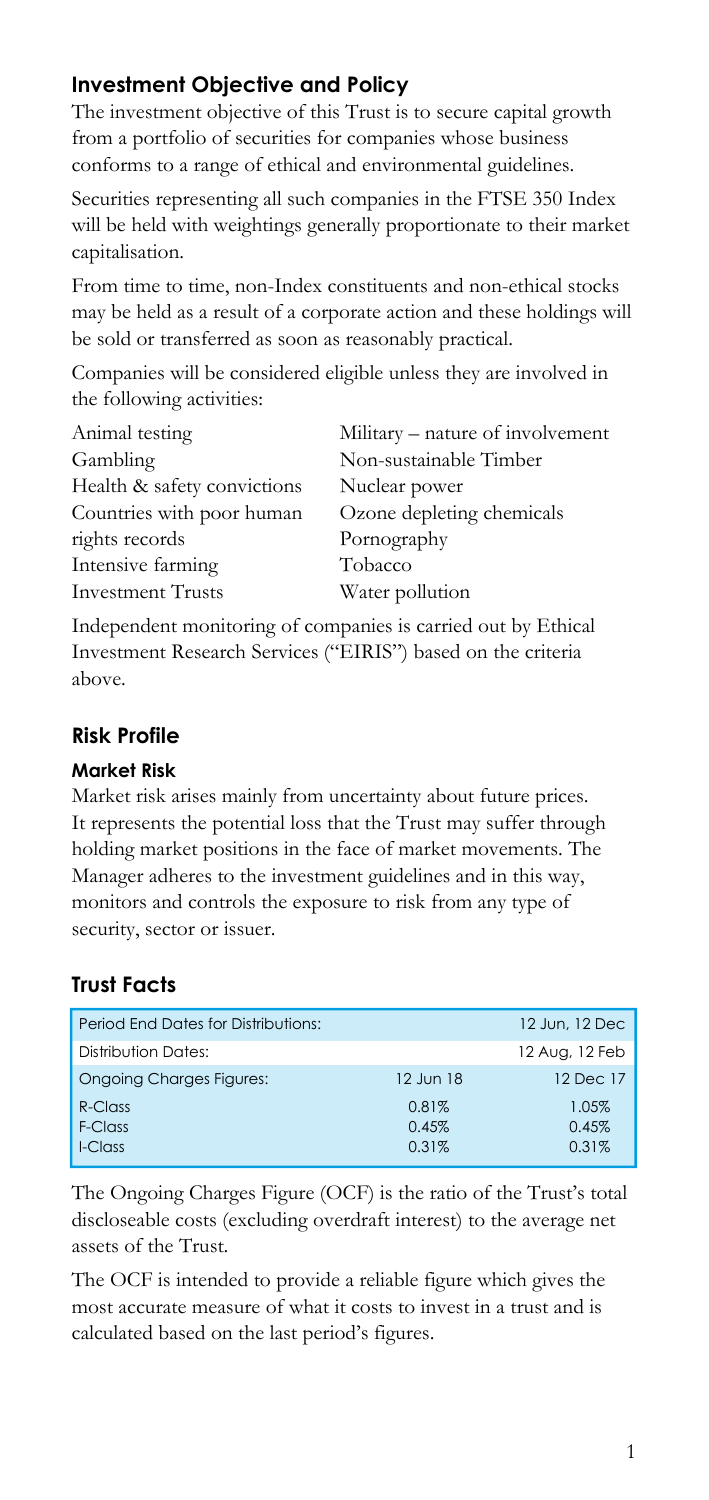# **Risk and Reward Profile**



- This risk and reward profile is based on historical data which may not be a reliable indication of the Trust's risk and reward category in the future.
- The category number highlighted above reflects the rate at which the Trust's unit price has moved up and down in the past. If the Trust has less than five years' track record, the number also reflects the rate at which the Index the Trust tracks has moved up and down in the past. Higher numbers mean the potential reward could be greater, but this comes with increased risk of losing money.
- The Trust is in category five because it invests in company shares which are sensitive to variations in the stock market. The value of company shares can change substantially over short periods of time. Company shares are generally considered to be higher risk investments than bonds or cash.
- The Trust's category is not guaranteed to remain the same and may change over time.
- Even a trust in the lowest category is not a risk free investment.

# **Distribution Information**

#### **R-Class**

The distribution payable on 12 August 2018 is 0.9883p per unit for distribution units and 1.4546p per unit for accumulation units.

#### **F-Class**

The distribution payable on 12 August 2018 is 1.1584p per unit for distribution units and 1.7641p per unit for accumulation units.

#### **I-Class**

The distribution payable on 12 August 2018 is 1.1993p per unit for distribution units and 1.9404p per unit for accumulation units.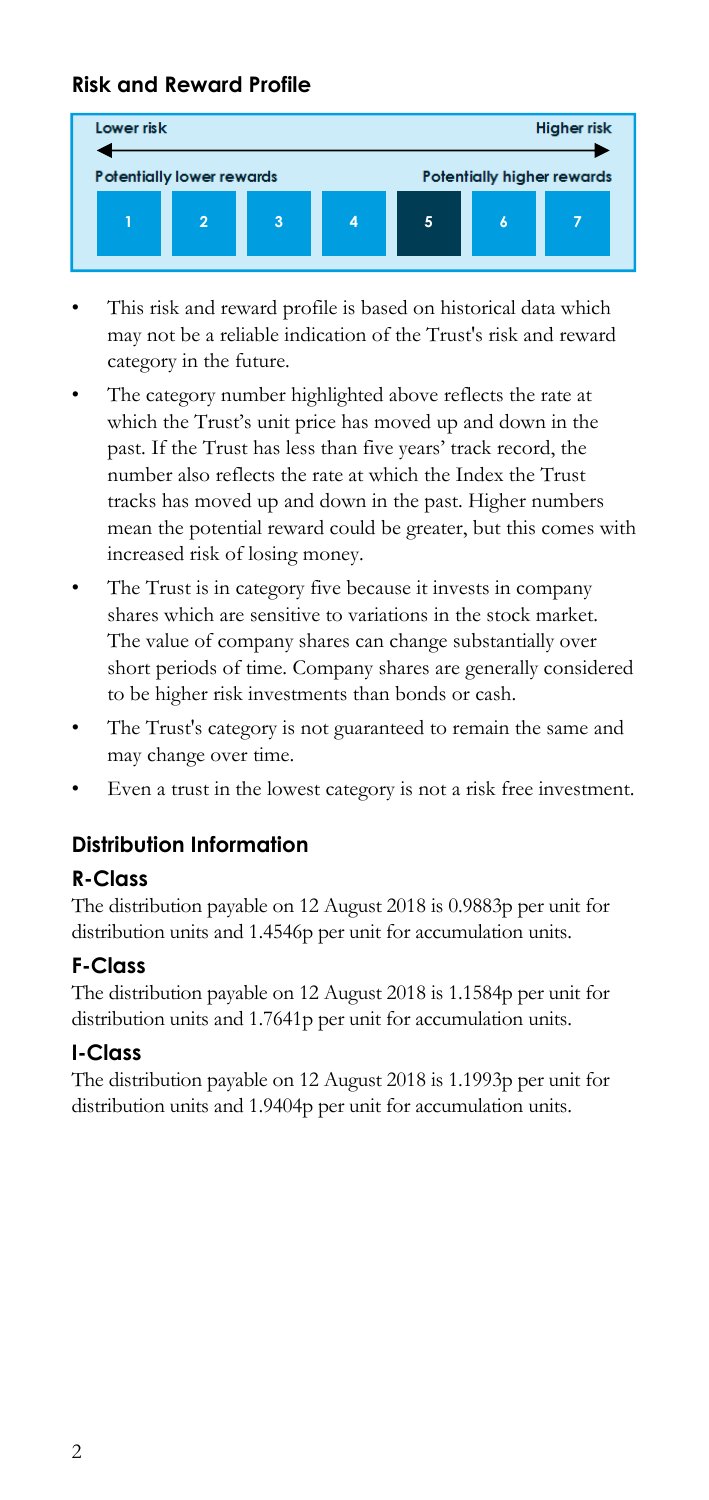#### **Net Asset Values and Units in Issue**

| <b>Class</b>                                                  | <b>Net Asset</b><br>Value (£) | <b>Units in Issue</b>     | <b>Net Asset</b><br><b>Value per</b><br>Unit (p) |
|---------------------------------------------------------------|-------------------------------|---------------------------|--------------------------------------------------|
| $R$ -Class<br>Distribution Units<br><b>Accumulation Units</b> | 135.207.278<br>75.813.535     | 199.231.173<br>74,807,801 | 67.86<br>101.34                                  |
| F-Class<br>Distribution Units<br><b>Accumulation Units</b>    | 121.303<br>264,442            | 177.729<br>250,170        | 68.25<br>105.70                                  |
| I-Class<br>Distribution Units<br>Accumulation Units           | 60.033.913<br>53.184.567      | 88.543.366<br>47.642.344  | 67.80<br>111.63                                  |

**Past performance is not a guide to future performance.** 

**The price of units and any income from them may go down as well as up.**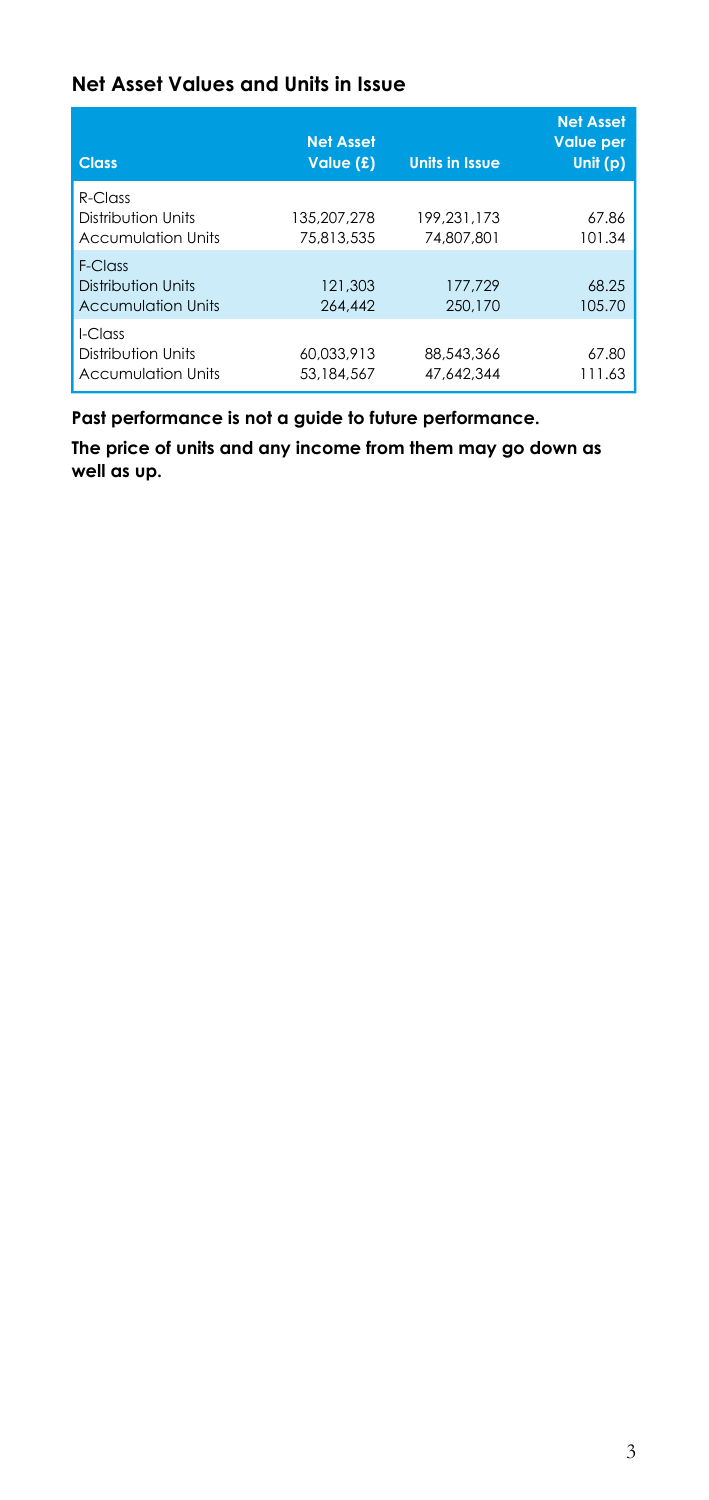### **Portfolio Information**

The top 10 holdings and their associated weighting at the current period end and preceding year end were:

| <b>Top 10 Holdings at</b><br>12 June 2018 |                                  | <b>Top 10 Holdings at</b><br>12 December 2017 |                                         |
|-------------------------------------------|----------------------------------|-----------------------------------------------|-----------------------------------------|
| Holding                                   | Percentage of<br>Net Asset Value | Holding                                       | Percentage of<br><b>Net Asset Value</b> |
| <b>Vodafone Group</b>                     | 5.00%                            | <b>Vodafone Group</b>                         | 6.44%                                   |
| Prudential                                | 4.82%                            | Lloyds Banking Group                          | 4.93%                                   |
| Lloyds Banking Group                      | 4.51%                            | Prudential                                    | 4.91%                                   |
| <b>BHP Billiton</b>                       | 3.61%                            | Shire                                         | 3.49%                                   |
| Shire                                     | 3.56%                            | National Grid                                 | 3.14%                                   |
| National Grid                             | 2.97%                            | <b>BHP Billiton</b>                           | 2.97%                                   |
| <b>CRH</b>                                | 2.39%                            | <b>BT Group</b>                               | 2.36%                                   |
| Tesco                                     | 2.38%                            | <b>CRH</b>                                    | 2.28%                                   |
| Aviva                                     | 2.04%                            | Aviva                                         | 2.14%                                   |
| <b>BT Group</b>                           | 1.73%                            | Tesco                                         | 1.76%                                   |

# **Trust Holdings as at 12 June 2018**



### **Trust Holdings as at 12 December 2017**

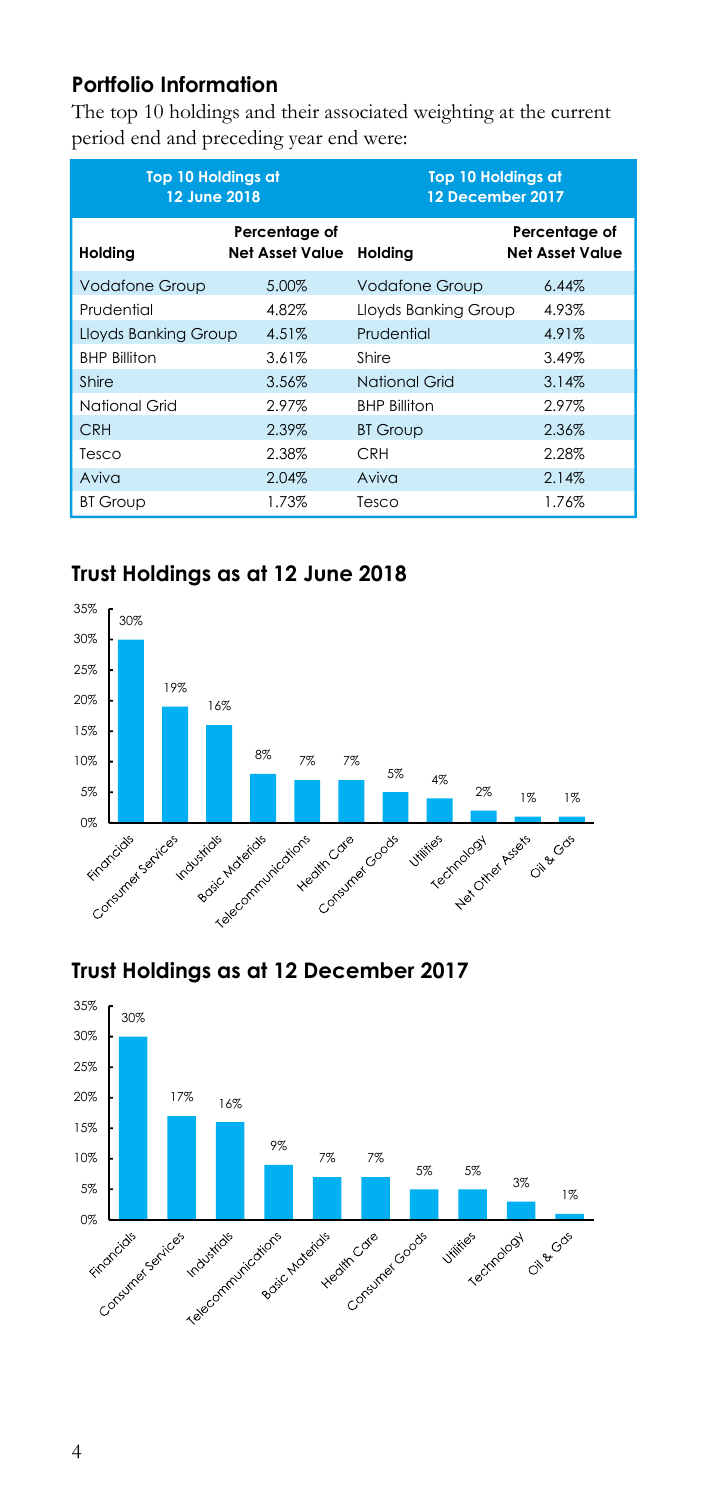# **Manager's Investment Report**

During the period under review, the bid price of the Trust's R-Class distribution units rose by 4.65%. Although there is no published Index for those companies assessed as eligible by EIRIS, for comparison over the same period but using close of business to close of business pricing, the Legal & General Ethical Trust grew by 3.78% whereas, the FTSE 350 Index (excluding Investment Trusts) increased by 3.24% (Source: Bloomberg). Similarly, the broader based FTSE All-Share Index (excluding Investment Trusts) increased by 3.28% (Source: Bloomberg).

#### **Past performance is not a guide to future performance.**

#### **The value of investments and any income from them may go down as well as up.**

#### **Market/Economic Review**

Despite closing 2017 on a positive note, UK equities faltered during the first quarter of 2018 recording three consecutive months of losses before rallying in April and May. Sterling's strength, with the currency reaching its highest level since the 2016 referendum, surpassing \$1.40 at the end of January, has caused a headwind for companies and sectors with high international earnings, notably food & beverages. Although the Bank of England indicated interest rates may need to be increased as soon as May, the economy grew at its slowest pace for six years during the first quarter putting paid to the prospect of an imminent rate hike. The resources sectors have performed well, while autos were boosted by a hostile takeover bid from Melrose Industries for component supplier GKN which eventually received shareholder approval.

In the UK, the domestically focused FTSE 250 Index (+5.82%) and FTSE SmallCap Index (+4.22%) outperformed the more internationally focused FTSE 100 Index (+2.71%).

#### **Trust Activity**

The Trust's selection process excludes the Tobacco and Military industries, while the Oil & Gas, Banks, Mining, Pharmaceuticals & Biotechnology and Beverages sectors are markedly underweight. Such exclusions are compensated for by an increased presence in Life Insurance, Mobile Telecommunications and Financial Services.

There are three principal reasons for changes to the distribution of investments in the Trust: first, changes in the list of companies which meet the ethical criteria; secondly, changes in the FTSE 350 ex Investment Trusts Index at its quarterly review; and finally, changes due to corporate activity and takeovers.

FTSE rebalances the Index every quarter and companies added to the Index are only added to the Trust once confirmation of their acceptability for inclusion is received from EIRIS.

There were two Index reviews during the period.

In December 2017 the FTSE 350 ex Investment Trusts Index quarterly Index review resulted in 4 additions and 3 deletions. BCA Marketplace, RHI Magnesita, PureCircle and TI Fluid Systems were added and all of these stocks were subsequently assessed as eligible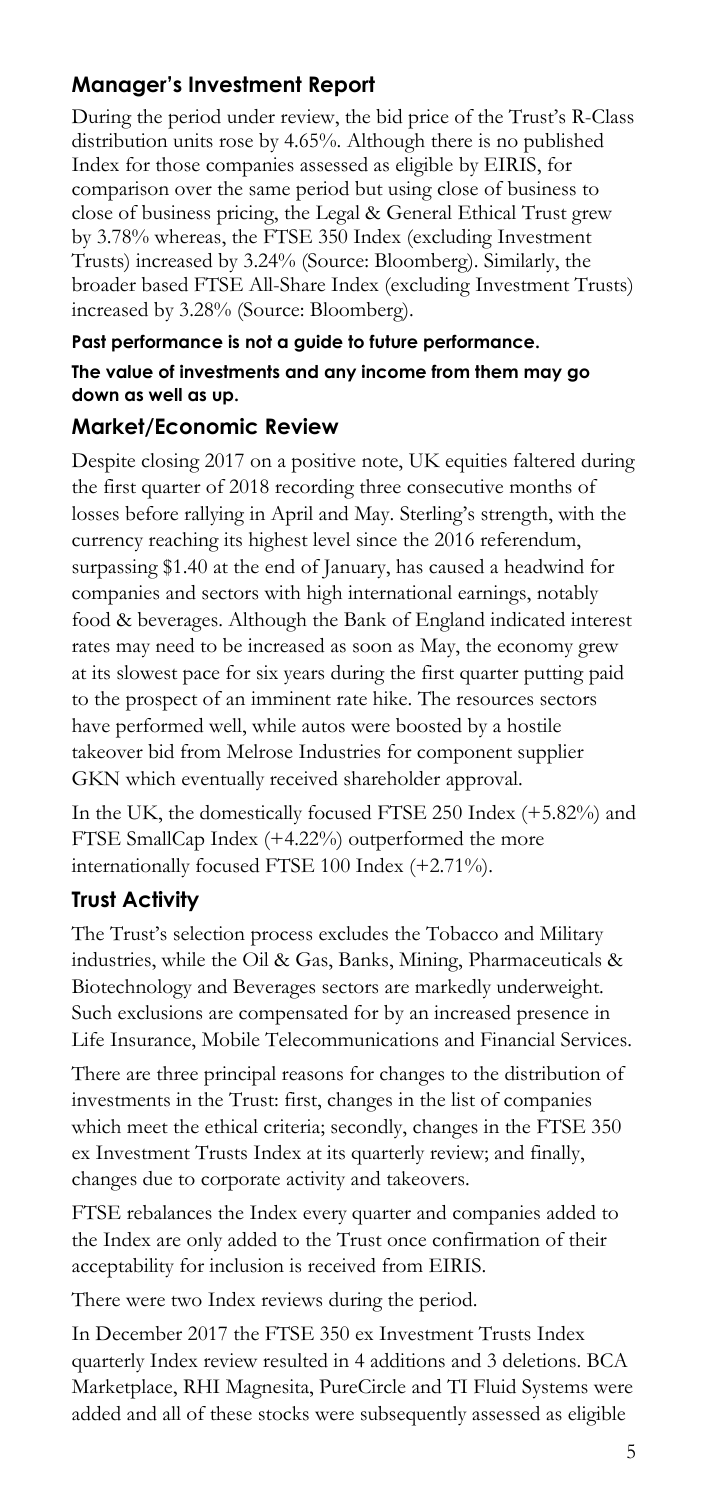# **Manager's Investment Report continued**

by EIRIS with the exception of RHI Magnesita that was deemed as unacceptable stock. PayPoint, Restaurant Group, Nostrum Oil & Gas were deleted from the Index. The largest increases in free share capital were for IP Group, Hargreaves Lansdown and SSE, and the largest decreases were for Hansteen Holdings, National Grid and Aviva.

In March 2018 the quarterly Index review resulted in 5 additions and 7 deletions. Games Workshop Group, On the Beach Group, ContourGlobal, Charter Court Financial Services Group and Bakkavor Group were added and all of these stocks were subsequently assessed as eligible by EIRIS with the exception of ContourGlobal and Bakkavor Group that were deemed as unacceptable stocks. Mitie Group, Vectura Group, Hansteen Holdings, Dignity, AA, Brown (N.) Group and Acacia Mining were deleted from the Index. The largest increases in free share capital were for Ocado Group, Dechra Pharmaceuticals and TalkTalk Telecom Group and the largest decreases were for Ferguson, Pearson and Carnival.

The merger activity outside the Index reviews included promotion of Fenner from FTSE SmallCap Index as a result of the acquisition of Worldplay Group (UK) by Worldplay Inc (US) that was deemed as unacceptable stock by EIRIS. Stocks deleted from the Index as a result of all cash deals were Aldermore Group that was acquired by FirstRand Limited, and Fenner that was acquired by Michelin B.

Outside Index reviews, the free float was increased as a result of secondary placing for Royal Bank of Scotland Group. Index weight increased as a result of primary placings for Cineworld Group, John Laing Group and Provident Financial.

Capita Group raised capital via a rights issue.

The three largest stocks in the Trust at the end of the period were Vodafone Group, Prudential and Lloyds Banking Group.

# **Outlook**

Expectations that the Bank of England would opt to increase interest rates at its May meeting initially grew then subsided as the downside surprise of the first quarter's growth figures were announced. Bond-correlated sectors had a better month as the uptick in bond yields witnessed so far in 2018 came to a halt, benefiting utilities and healthcare stocks. Our view is that the fundamentals driving economic growth remain relatively strong, and global growth is synchronised and therefore see limited recession risks in the next 12 months.

The Trust remains well positioned to capture the performance of the Index.

Legal & General Investment Management Limited (Investment Adviser) 5 July 2018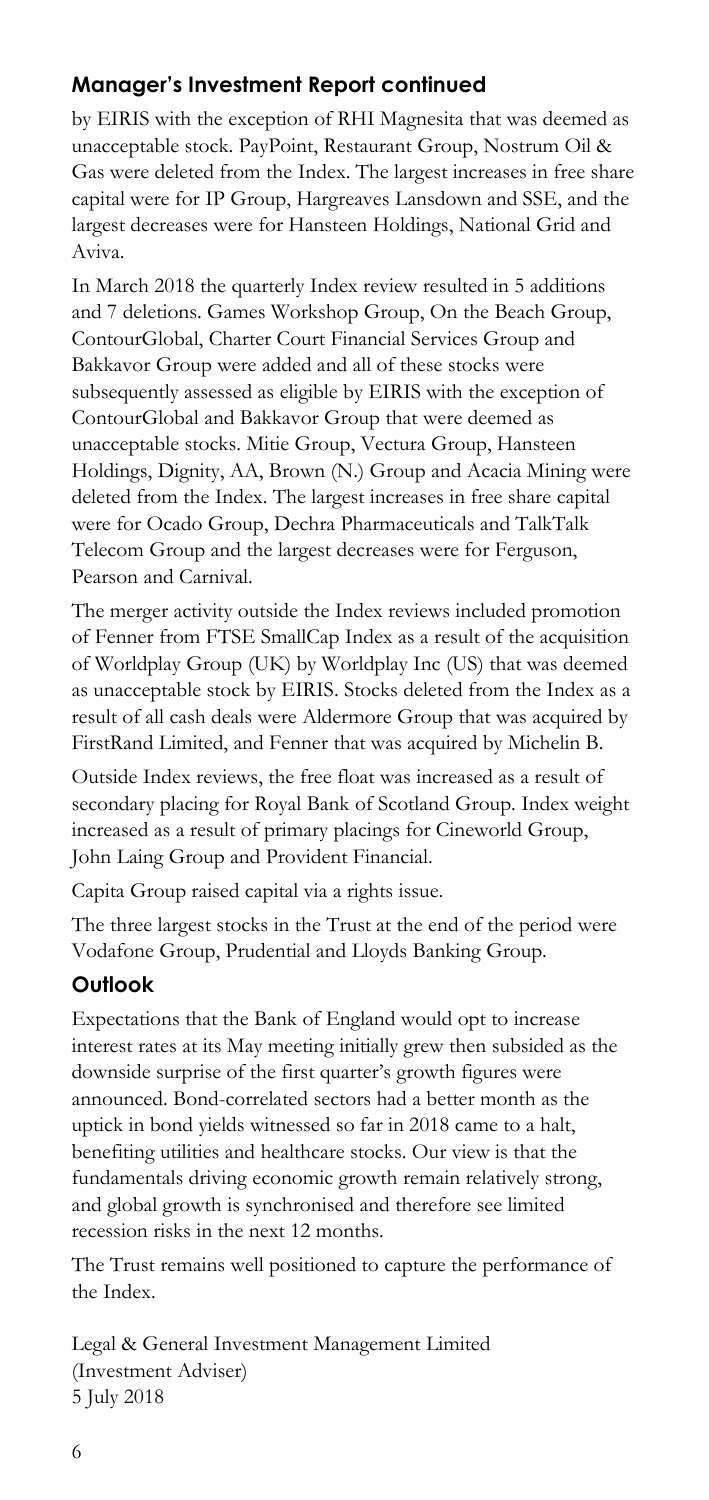### **Manager's Report and Accounts**

Copies of the most recent Interim and Annual Long Form Manager's Reports are available free of charge by telephoning 0370 050 0955, by writing to the Manager or are available on the internet at www.legalandgeneral.com/investments/fundinformation/managers-reports.

Call charges will vary. We may record and monitor calls.

### **Dual Pricing Arrangement**

The Manager's fixed dual pricing arrangement has a set spread to account for the costs of transacting in a particular Trust. Where the Manager operates a box through which unit subscriptions and unit redemptions are netted into a single trade instruction to the Trustee, the netting reduces the actual transaction costs and this generates a revenue to the Manager. The revenue generated from this activity is calculated on a monthly basis and returned to the Trust in the form of a payment from the Manager. This provides an enhanced return to the Trust, through the size of any return will be dependent on the size of subscriptions and redemptions.

#### **Minimum Investment Amounts**

The minimum initial lump sum investment amounts for each class are as follows:

| R-Class                 | 4.100            |
|-------------------------|------------------|
| $F$ -Class <sup>*</sup> | $\sqrt{500}$     |
| I-Class                 | $\neq 1,000,000$ |

In addition, monthly contributions can be made into the R-Class with a minimum amount of  $f(20)$ , and F-Class, with a minimum amount of  $\sqrt{250}$  per month.

\* F-Class units are only available to:

- i) investors who have received advice from authorised intermediaries, platforms or other distributors in relation to their investment in units in the Trust and
- ii) distributors who the Manager reasonably considers will adequately bear the costs of marketing to and acquiring investors at no or limited cost to the Manager, and to whom the Manager has confirmed that such distributor or investor meets the criteria for investment in such units.

#### **Other Information**

The information in this report is designed to enable unitholders to understand how the Trust has performed during the period under review and how it is invested at the period end. Further information on the activities and performance of the Trust can be obtained by telephoning 0370 050 0955 or by writing to the Manager.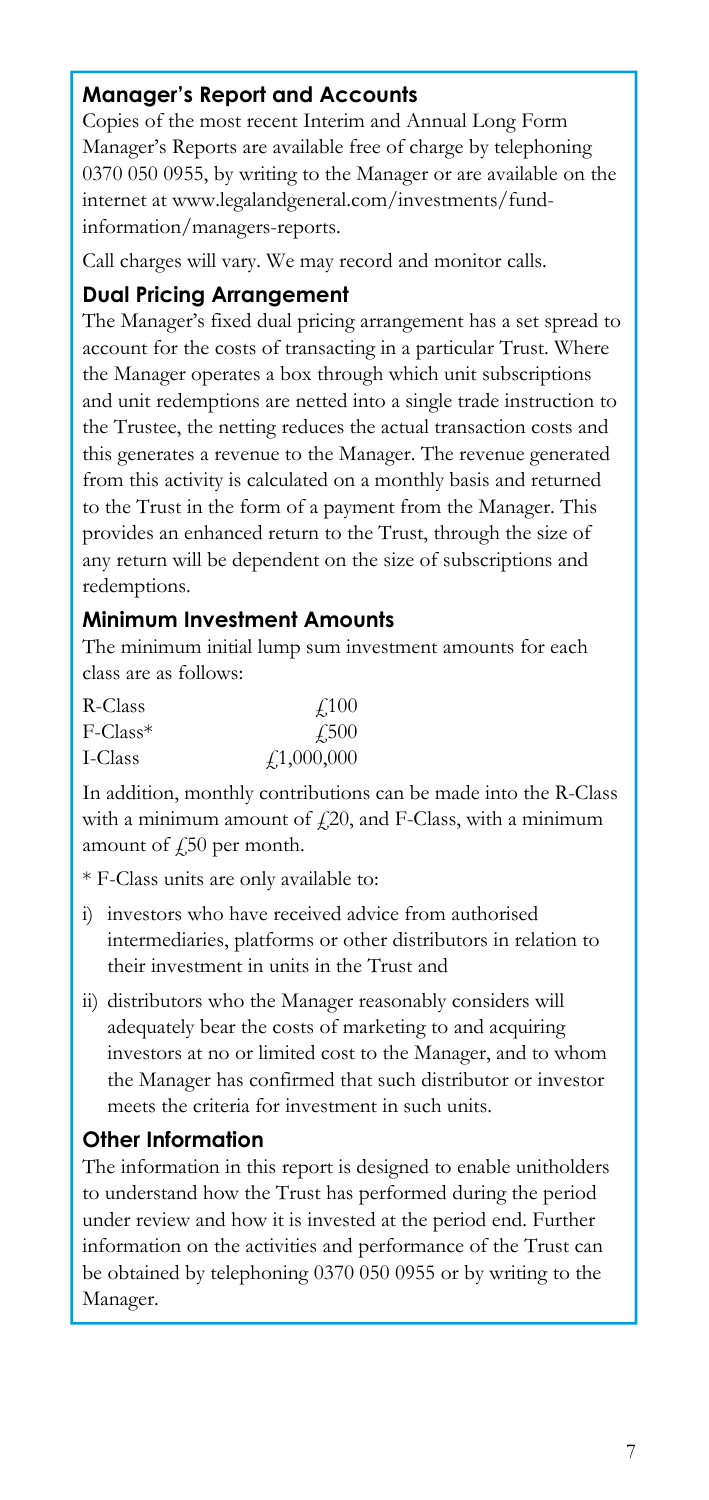# **Significant Changes Change of FMF for R-Class**

With effect from 1 June 2018, the Fund Management Fee (FMF) has been reduced from 0.95% to 0.69%.

### **Change of Auditor**

With effect from 28 April 2018, PricewaterhouseCoopers LLP ceased to be Independent Auditors of the Trust and KPMG LLP have been appointed. The change of Auditor has no impact on the way the Trust is operated.

# **General Data Protection Regulation (GDPR)**

Legal & General takes your privacy very seriously. Under data protection legislation, we have classified ourselves as a 'data controller'. This means that we are subject to certain obligations relating to how we process personal data. These obligations include, without limitation, providing individuals with certain information regarding how we process their personal data.

We will use the personal data you have provided to us in connection with an investment in units of Legal & General Ethical Trust, including your name, age, contact details, bank account details, transactions and the invested amount, and any information regarding the dealing in units in accordance with all applicable data protection laws and our Privacy Policy which is available from 25 May 2018 at www.lgim.com/UTMprivacy (or available upon request). Our Privacy Policy sets out, amongst other things, the purpose or purposes for which your personal data is collected and intended to be processed and also contains any other information prescribed by data protection legislation.

ł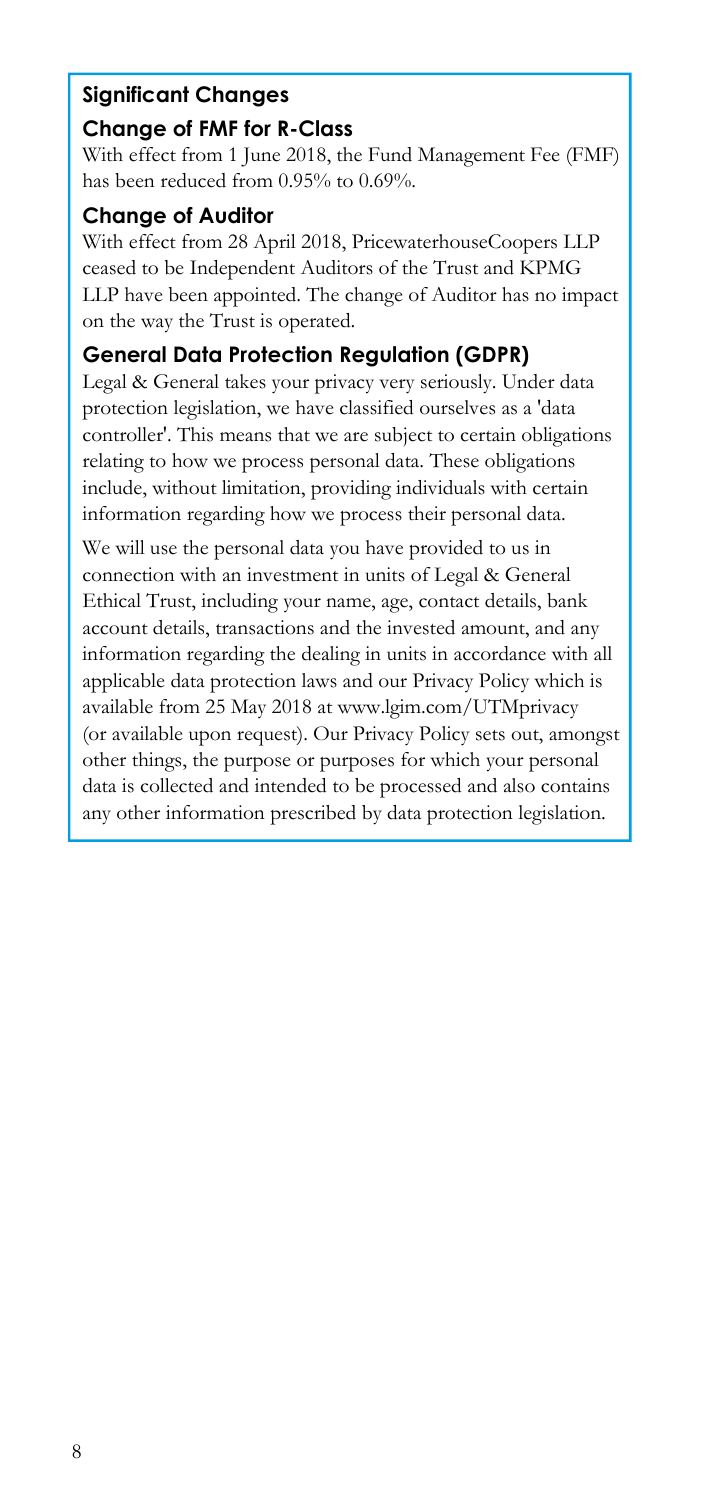### **Authorised Fund Manager**

Legal & General (Unit Trust Managers) Limited Registered in England and Wales No. 01009418 Registered office: One Coleman Street, London EC2R 5AA Telephone: 0370 050 3350 Authorised and regulated by the Financial Conduct Authority

Call charges will vary. We may record and monitor calls.

### **Trustee**

Northern Trust Global Services PLC 50 Bank Street, Canary Wharf, London E14 5NT Authorised by the Prudential Regulation Authority and regulated by the Financial Conduct Authority and the Prudential Regulation Authority

#### **Independent Auditors**

KPMG LLP 15 Canada Square, London E14 5GL